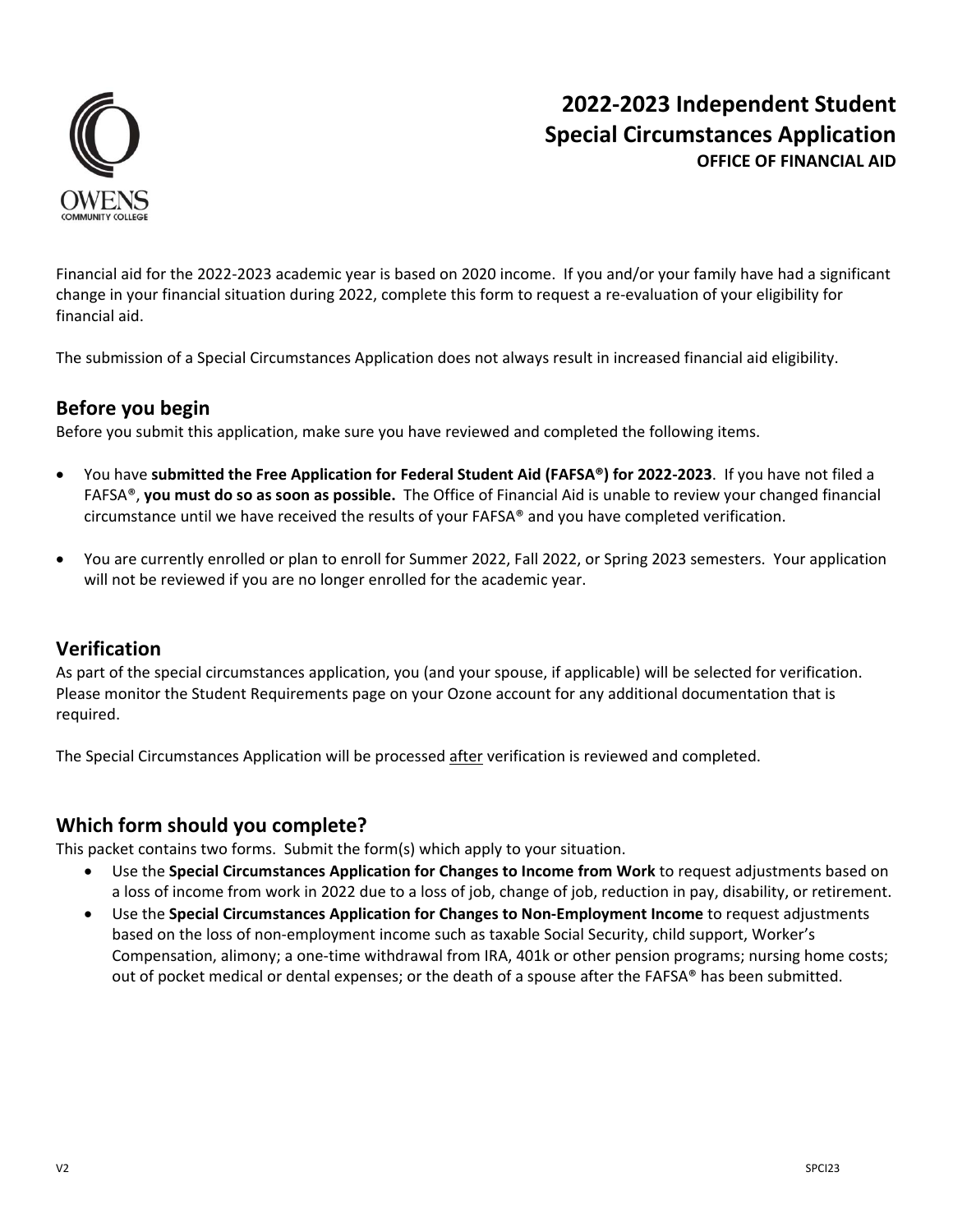## **Deadline**

The deadline to submit this application and all requested documentation is one week prior to the last day of classes for the semester(s) you are attending. The semester deadlines are:

**Summer 2022: 8/12/2022 Fall 2022: 12/8/2022 Spring 2023: 5/11/2023** 

### **Questions?**

If you have any questions, please contact the Student Service Center at (567) 661‐2387, contact your Student Financial Services Advisor, or email studentfinancial@owens.edu.

## **Submit this form and documentation**

Submit the appropriate section(s) of this form and all required documentation. Additional documentation could be requested. **Failure to provide a completed form and all required documentation will cause your application to be incomplete or be denied.**

|      | Upload: From the Ozone Financial Aid Summary  |       | In person: Student Service Center |
|------|-----------------------------------------------|-------|-----------------------------------|
|      | card, select View Financial Aid Details, then |       |                                   |
|      | <b>Student Requirements.</b> Follow the       | Mail: | <b>Student Service Center</b>     |
|      | instructions listed.                          |       | <b>Owens Community College</b>    |
|      |                                               |       | P.O. Box 10,000                   |
| Fax: | $(567) 661 - 7808$                            |       | Toledo, OH 43699-1947             |

## **To check the status of your form**

- 1. Log into **Ozone** at ozone.owens.edu
- 2. From the **Financial Aid Summary** card, select **View Financial Aid Details,** then **Student Requirements**. Select the **Financial Aid Year 2022‐2023**.

The 2022‐2023 Independent Student Special Circumstances Application will be one of the items listed. Below is a listing of what each status means:

**Received, not yet reviewed:** Your materials have not been reviewed.

**Incomplete:** Information that is required for the processing of your form is missing. Please review your Active Messages on Ozone or contact the Student Service Center.

**Completed**: Review of your form has been completed and approved.

**Denied:** An adjustment to your FAFSA® information could not be made.

You will be notified of the results of the application in a message on your Ozone account. You will receive an email to your Owens email account when the message has been posted.

FAFSA® is a registered trademark of the U.S. Department of Education.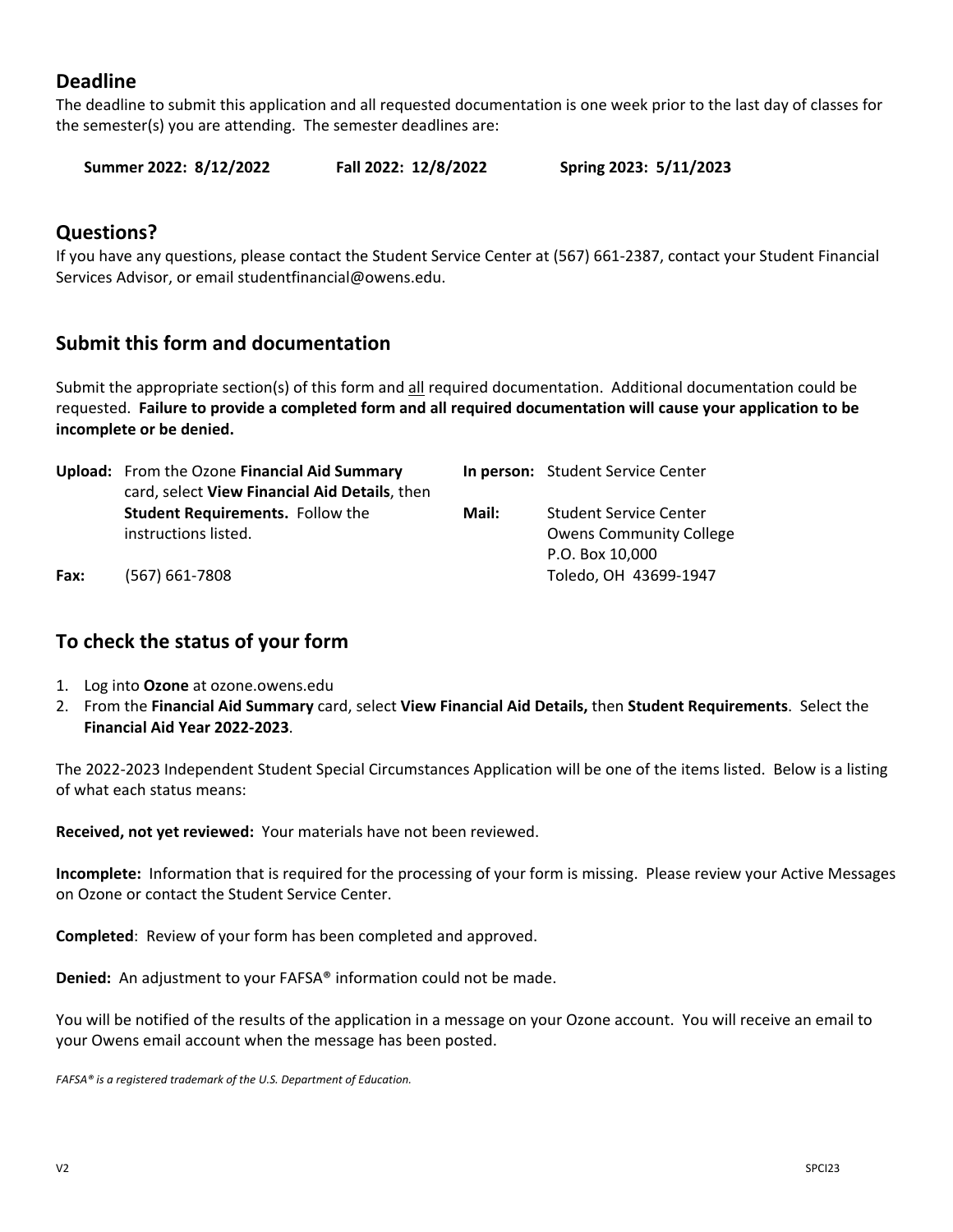

# **2022‐2023 Independent Student Special Circumstances Application For Changes to Income from Work**

**OFFICE OF FINANCIAL AID** 

**ONLY Complete this section if you or your spouse had a loss of income from work in 2022**  due to a loss of job, change of job, reduction in pay, disability, or retirement.

Note: No adjustments will be made due to changes in overtime compensation.

Student Name: The Communication of the Communication of the Communication of the Communication of the Communication of the Communication of the Communication of the Communication of the Communication of the Communication o

Phone No.\_\_\_\_\_\_\_\_\_\_\_\_\_\_\_\_\_\_\_\_\_\_\_\_\_\_\_\_\_\_\_\_\_ Date of birth: \_\_\_\_\_\_\_\_\_\_\_\_\_\_\_\_\_\_\_\_\_\_\_\_\_\_\_\_\_\_

### **2020 INCOME**

Please list all sources of income listed on your 2020 federal income tax return. *If additional space is needed, please attach a separate page.*

| Individual                   | <b>Employer/Source</b> |
|------------------------------|------------------------|
| $\Box$ Student $\Box$ Spouse |                        |
| $\Box$ Student $\Box$ Spouse |                        |
| $\Box$ Student $\Box$ Spouse |                        |
| $\Box$ Student $\Box$ Spouse |                        |
| $\Box$ Student $\Box$ Spouse |                        |
| $\Box$ Student $\Box$ Spouse |                        |

### **2022 INCOME**

Please list all sources of expected income for 2022, including income from work, self‐employment, unemployment benefits, taxable Social Security and disability benefits, and taxable retirement benefits. *If additional space is needed, please attach a separate page.* 

| <b>Individual</b> | <b>Employer/Source</b> | When did this<br>job/source of<br>income start? | Has this job/source of income ended? |                       |  |
|-------------------|------------------------|-------------------------------------------------|--------------------------------------|-----------------------|--|
| $\Box$ Student    |                        |                                                 | $\square$ No                         | $\Box$ Yes, end date: |  |
| $\Box$ Spouse     |                        |                                                 |                                      |                       |  |
| $\Box$ Student    |                        |                                                 | $\square$ No                         | $\Box$ Yes, end date: |  |
| $\Box$ Spouse     |                        |                                                 |                                      |                       |  |
| $\Box$ Student    |                        |                                                 | $\square$ No                         | $\Box$ Yes, end date: |  |
| $\Box$ Spouse     |                        |                                                 |                                      |                       |  |
| $\Box$ Student    |                        |                                                 | $\square$ No                         | $\Box$ Yes, end date: |  |
| $\Box$ Spouse     |                        |                                                 |                                      |                       |  |
| $\Box$ Student    |                        |                                                 | $\square$ No                         | $\Box$ Yes, end date: |  |
| $\Box$ Spouse     |                        |                                                 |                                      |                       |  |
| $\Box$ Student    |                        |                                                 | $\square$ No                         |                       |  |
| $\Box$ Spouse     |                        |                                                 |                                      | $\Box$ Yes, end date: |  |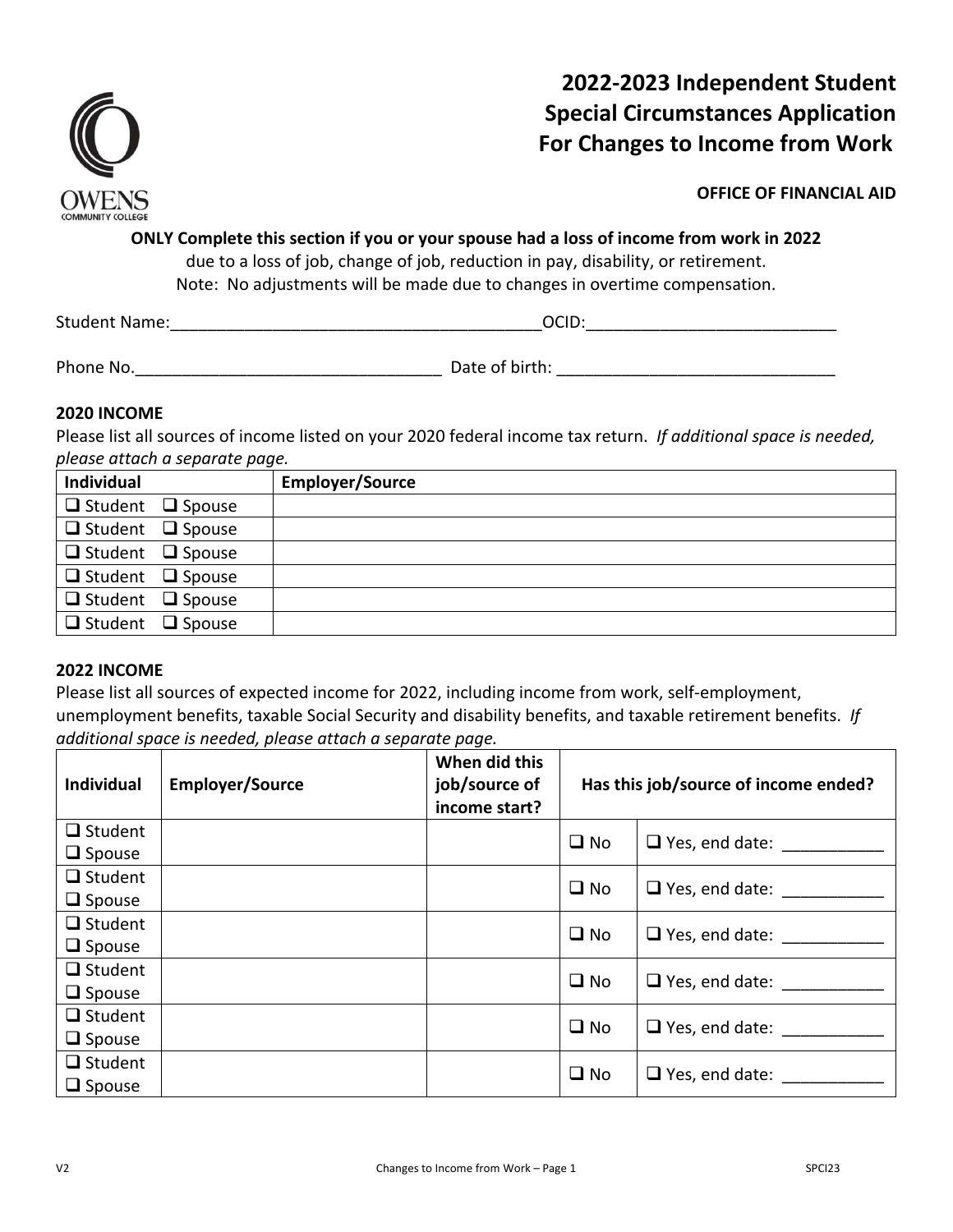(Optional) Please provide any additional information regarding your income which should be considered.

\_\_\_\_\_\_\_\_\_\_\_\_\_\_\_\_\_\_\_\_\_\_\_\_\_\_\_\_\_\_\_\_\_\_\_\_\_\_\_\_\_\_\_\_\_\_\_\_\_\_\_\_\_\_\_\_\_\_\_\_\_\_\_\_\_\_\_\_\_\_\_\_\_\_\_\_\_\_\_\_\_\_\_\_\_\_\_\_\_\_ \_\_\_\_\_\_\_\_\_\_\_\_\_\_\_\_\_\_\_\_\_\_\_\_\_\_\_\_\_\_\_\_\_\_\_\_\_\_\_\_\_\_\_\_\_\_\_\_\_\_\_\_\_\_\_\_\_\_\_\_\_\_\_\_\_\_\_\_\_\_\_\_\_\_\_\_\_\_\_\_\_\_\_\_\_\_\_\_\_\_ \_\_\_\_\_\_\_\_\_\_\_\_\_\_\_\_\_\_\_\_\_\_\_\_\_\_\_\_\_\_\_\_\_\_\_\_\_\_\_\_\_\_\_\_\_\_\_\_\_\_\_\_\_\_\_\_\_\_\_\_\_\_\_\_\_\_\_\_\_\_\_\_\_\_\_\_\_\_\_\_\_\_\_\_\_\_\_\_\_\_

#### **DOCUMENTATION**

Provide the following documentation with this form.

- $\Box$  Copy of your (and if married, your spouse's) 2020 W-2 form(s)
- $\Box$  A signed copy of your (and if married, your spouse's) 2020 Federal IRS 1040, plus Schedules 1, 2, and 3 (if filed) or a copy of the IRS Tax Return Transcript (must be submitted even if the tax requirement is waived on Ozone)

For the person whose job status has changed since 2020, provide the following.

- $\Box$  For each job in which the individual is currently employed:
	- $\Box$  A copy of the most recent pay stub showing year-to-date income
	- A letter from *each* current employer stating the date of hire, hourly rate, and average hours worked during each pay period
	- $\Box$  For self-employment, provide a written statement of year-to-date net earnings for the current year. If there was self‐employment income in 2020, also provide the 2020 federal business schedule C and 1099's (if applicable).
- $\Box$  For each job which ended in 2022, a copy of the last pay stub showing year-to-date income
- For jobs worked in 2020 or 2022 which have ended, a letter from *each* prior employer stating the last date of employment
- $\Box$  If unemployed, provide a copy of your unemployment eligibility determination notice, no older than 90 days from the date of issuance, stating the status of your unemployment benefits if you were eligible. Also include a copy of any extended unemployment benefits statements, if applicable
- $\Box$  If receiving disability benefits, a letter from Social Security or an insurance agency stating the amount of monthly disability benefits the individual will receive.
- $\Box$  If receiving retirement benefits, including Social Security, documentation of the amount of monthly retirement benefits the individual will receive.

#### **CERTIFICATION STATEMENT**

I certify that all information on this form is true and complete to the best of my knowledge. 

\_\_\_\_\_\_\_\_\_\_\_\_\_\_\_\_\_\_\_\_\_\_\_\_\_\_\_\_\_\_\_\_\_\_\_\_ \_\_\_\_\_\_\_\_\_\_\_\_\_\_\_\_\_\_\_\_\_\_\_\_\_\_\_\_\_\_\_\_\_\_\_\_\_\_\_\_\_\_\_\_

\_\_\_\_\_\_\_\_\_\_\_\_\_\_\_\_\_\_\_\_\_\_\_\_\_\_\_\_\_\_\_\_\_\_\_\_\_\_\_\_\_\_\_\_

Student signature and Date **Student signature and Date Spouse signature and Date** (if requesting adjustment to spouse information)

Student's printed name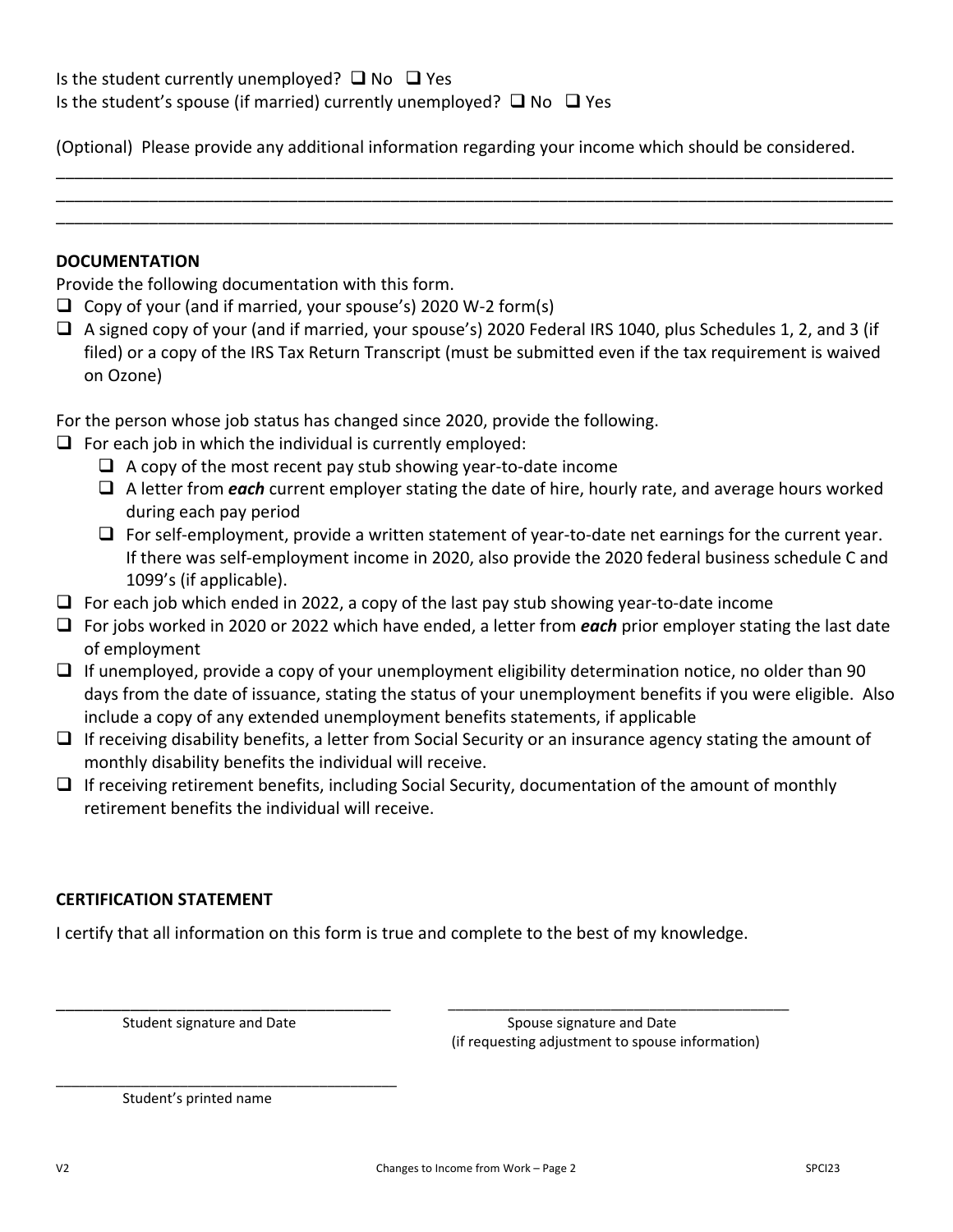| <b>COMMUNITY COLLEGE</b> |
|--------------------------|

# **2022‐2023 Independent Student Special Circumstances Application For Changes to Non‐Employment Income OFFICE OF FINANCIAL AID**

 $\mathcal{L}(\mathcal{A})$ 

Student Name:\_\_\_\_\_\_\_\_\_\_\_\_\_\_\_\_\_\_\_\_\_\_\_\_\_\_\_\_\_\_\_\_\_\_\_\_\_\_\_\_ OCID:\_\_\_\_\_\_\_\_\_\_\_\_\_\_\_\_\_\_\_\_\_\_\_\_\_\_\_

Phone No.\_\_\_\_\_\_\_\_\_\_\_\_\_\_\_\_\_\_\_\_\_\_\_\_\_\_\_\_\_\_\_\_\_ Date of birth: \_\_\_\_\_\_\_\_\_\_\_\_\_\_\_\_\_\_\_\_\_\_\_\_\_\_\_\_\_\_

**Please check which circumstances apply to you or your spouse and follow the instructions listed.** Additional documentation may be requested.

|        | <b>Circumstance</b>                                                                                                        |                            | <b>Provide the following</b>                                                                                                                                                                                                                                                                                                                                   |
|--------|----------------------------------------------------------------------------------------------------------------------------|----------------------------|----------------------------------------------------------------------------------------------------------------------------------------------------------------------------------------------------------------------------------------------------------------------------------------------------------------------------------------------------------------|
| ப      | Loss of income from work<br>in 2022 due to a loss of job,<br>change of job, reduction in<br>pay, disability, or retirement | $\Box$                     | Complete the Independent Student Special Circumstances<br>Application for Changes to Income from Work section and<br>provide the documentation listed.                                                                                                                                                                                                         |
| ❏      | Loss of taxable Social<br><b>Security</b> benefits in 2022                                                                 | $\Box$<br>$\Box$           | Copy of the Social Security termination letter<br>Documentation that shows the amount of monthly benefit that<br>was being received                                                                                                                                                                                                                            |
|        |                                                                                                                            | $\Box$                     | A signed copy of your (and if married, your spouse's) 2020<br>Federal IRS 1040, plus Schedules 1, 2, and 3 (if filed) or a copy of<br>the IRS Tax Return Transcript (must be submitted even if the tax<br>requirement is waived on Ozone)                                                                                                                      |
| $\Box$ | Loss of Child Support<br>benefits in 2022                                                                                  | $\Box$                     | Court or child services agency document stating the date of<br>termination and a statement of the amount of monthly benefit<br>that was being received                                                                                                                                                                                                         |
| $\Box$ | Loss of Worker's<br><b>Compensation</b> benefits in<br>2022                                                                | $\Box$<br>$\Box$           | Copy of the Worker's Compensation termination letter<br>Documentation showing the amount of monthly benefit that was<br>being received                                                                                                                                                                                                                         |
| ❏      | <b>One-time withdrawal from</b><br>IRA, 401k or other pension<br>programs in 2020.                                         | $\Box$<br>$\Box$<br>$\Box$ | Documentation showing the source of the pension withdrawal<br>Written explanation of why the funds were withdrawn<br>A signed copy of your (and if married, your spouse's) 2020<br>Federal IRS 1040, plus Schedules 1, 2, and 3 (if filed) or a copy of<br>the IRS Tax Return Transcript (must be submitted even if the tax<br>requirement is waived on Ozone) |